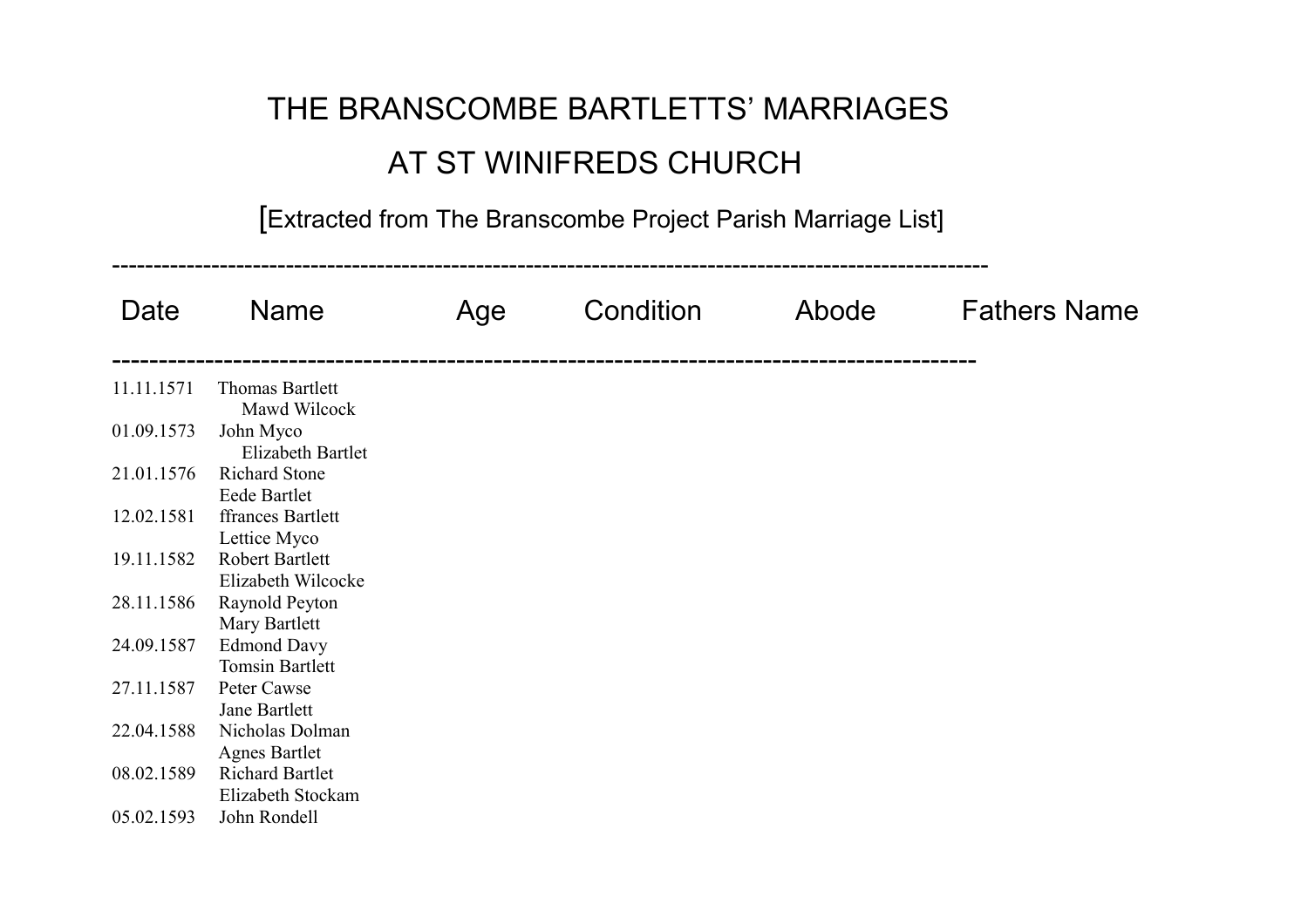|            | <b>Jane Bartlet</b>         |
|------------|-----------------------------|
| 24.11.1606 | <b>Roger Bartlett</b>       |
|            | Thomasin Clap               |
| 30.07.1610 | <b>Ellys Mycoe</b>          |
|            | <b>Ursula Bartlett</b>      |
| 02.06.1624 | <b>Richarde Barlet</b>      |
|            | Ane More                    |
| 16.07.1627 | <b>Ellis Bartlett</b>       |
|            | Elizabeth Helliar           |
| 29.05.1632 | <b>Richard Bartlett</b>     |
|            | <b>Anne Trail</b>           |
| 12.10.1635 | John James                  |
|            | <b>Elizabeth Bartlet</b>    |
| 17.04.1638 | <b>Robert Medland</b>       |
|            | <b>Grace Bartlet</b>        |
| 21.02.1640 | Ellys Bampfeild             |
|            | <b>Sarah Bartlet</b>        |
|            |                             |
| 11.10.1660 | <b>Paul Bartlett</b>        |
|            | Crisdan Akerman             |
| 04.02.1666 | John Hooper                 |
|            | Ann Bartlett                |
| 08.06.1669 | <b>James Hares</b>          |
|            | <b>Jo Bartlet</b>           |
| 15.07.1669 | Nicholas Cave               |
|            | <b>Catheren Bartlet</b>     |
| 05.01.1672 | William Bartlett            |
|            | Radigon Newton              |
| 30.07.1673 | William Bartlet             |
|            | Mary Carter                 |
| 30.06.1675 | William Bartlett            |
|            | Joan Lee                    |
| 09.10.1676 | <b>Thomas Bartlett</b>      |
|            |                             |
| 26.11.1677 | Mary Newton<br>John bartlet |

Peter Newton

Edward Bartlett Peter Newton Richard Bartlett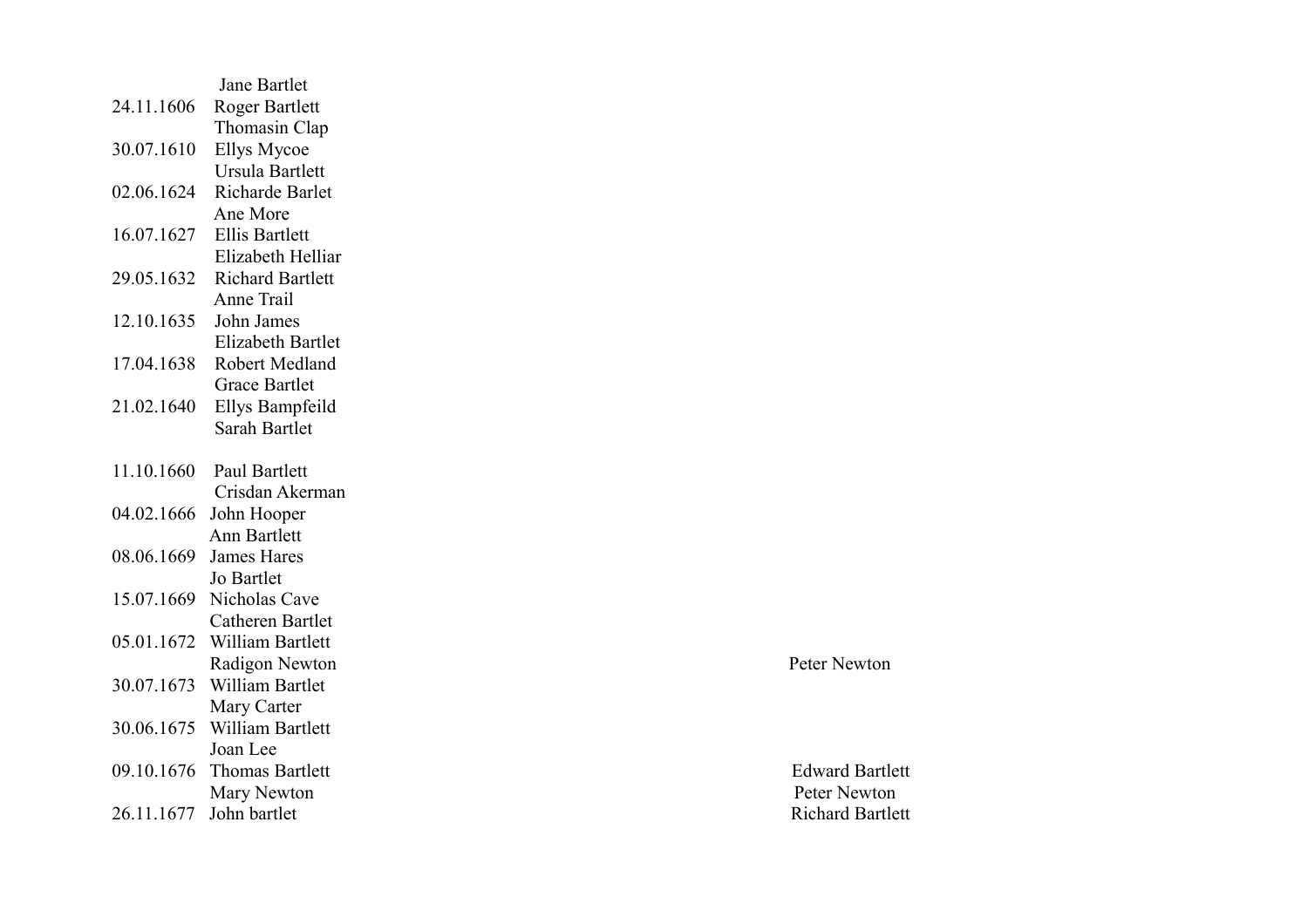|            | John Clape               |                     |
|------------|--------------------------|---------------------|
| 26.11.1677 | Petter Neuton            |                     |
|            | Elizibeth Bartlett       |                     |
| 10.05.1682 | John Carslake            | Berry               |
|            | Ann Bartlet              |                     |
| 01.10.1683 | <b>Richard Bartlett</b>  |                     |
|            | Mary Blackmore           |                     |
| 12.09.1699 | John Bartlett            |                     |
|            | Sarah Balhachat          |                     |
| ??.??.1700 | John Bartlett            |                     |
|            | Mary Bartlett            |                     |
| 18.07.1704 | <b>Edmond Bartlett</b>   |                     |
|            | Hanna Canterbery         |                     |
| 03.06.1706 | Sammuall Bartlett        |                     |
|            | Susana Mecko             |                     |
| 30.11.1706 | John Bartlett            |                     |
|            | Prudance Bartlett        |                     |
| 18.06.1711 | <b>Thomas Bartlett</b>   |                     |
|            | Mary Lange               |                     |
| 20.06.1713 | James Gush               |                     |
|            | Mary Bartlet             |                     |
| 28.05.1714 | Henry Cally              |                     |
|            | <b>Grace Bartlett</b>    |                     |
| 18.11.1715 | Robert Stuckey           | Compton Durvill, So |
|            | Mary Bartlett            |                     |
| 16.06.1717 | Samuall Randell          |                     |
|            | Cathiran Bartlett        |                     |
| 06.10.1721 | William Bartlet          |                     |
|            | Joan Bartlet             |                     |
| 21.11.1721 | George Hook              |                     |
|            | <b>Elizabeth Bartlet</b> |                     |
| 06.09.1722 | <b>Roger Bartlet</b>     |                     |
|            | Mary Norket              |                     |
| 28.01.1724 | <b>Charles Farrant</b>   |                     |

Petter Neuton

Compton Durvill, Somerset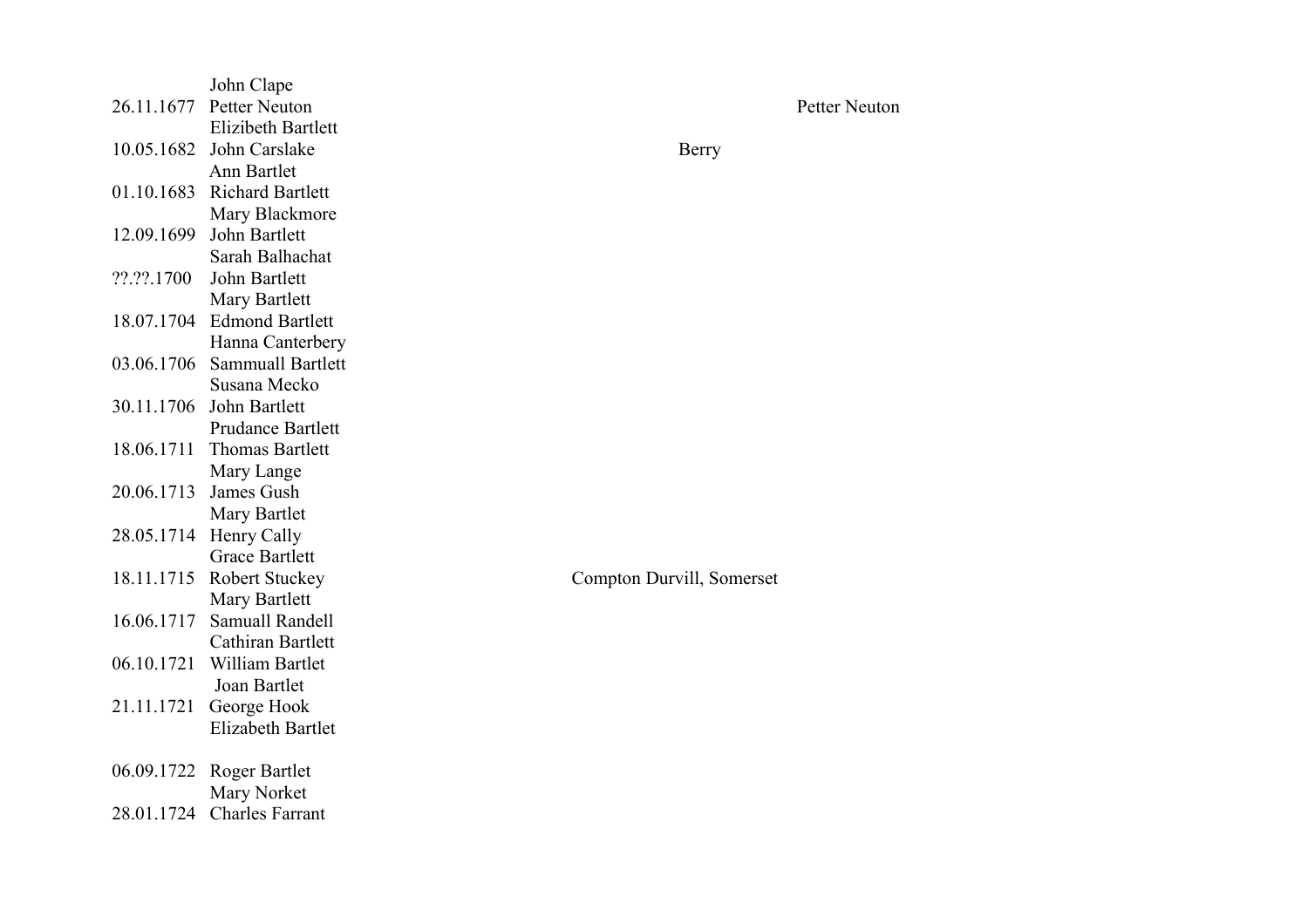|            | Sarah Bartlett         |
|------------|------------------------|
| 16.02.1725 | <b>Samuel Hill</b>     |
|            | Mary Bartlet           |
| 07.08.1729 | William Searle         |
|            | <b>Hannah Bartlet</b>  |
| 04.02.1732 | <b>John Bartlet</b>    |
|            | Mary King              |
| 26.03.1733 | <b>John Bartlet</b>    |
|            | Sarah Hallet           |
| 21.10.1734 | <b>Edmond Bartlett</b> |
|            | <b>Elinar Cunnett</b>  |
| 22.09.1736 | Amos ffranks           |
|            | Mary Bartlett          |
| 11.10.1736 | George Bartlett        |
|            | <b>Sarah Bartlett</b>  |
| 05.09.1737 | John Bartlett          |
|            | Mary Hardey            |
| 28.12.1737 | John Bartlett          |
|            | Mary Searle            |
| 24.08.1738 | John Bampfield         |
|            | Ann Bartlett           |
| 26.12.1738 | George Tayler          |
|            | Mary Bartlett          |
| 07.04.1740 | <b>Paul Bartlett</b>   |
|            | Mary Cox               |
| 10.02.1742 | <b>Ellis Bartlett</b>  |
|            | Jane Goseling          |
| 02.12.1745 | John Hooper            |
|            | Susanna Bartlett       |
| 30.03.1745 | Nicholas Bartlett      |
|            | Mary Harris            |
| 01.09.1749 | Abel Brown             |
|            | Susanna Bartlett       |
| 04.12.1749 | <b>Ellis Bartlett</b>  |
|            | Elizabeth Hurly        |

Army Serviceman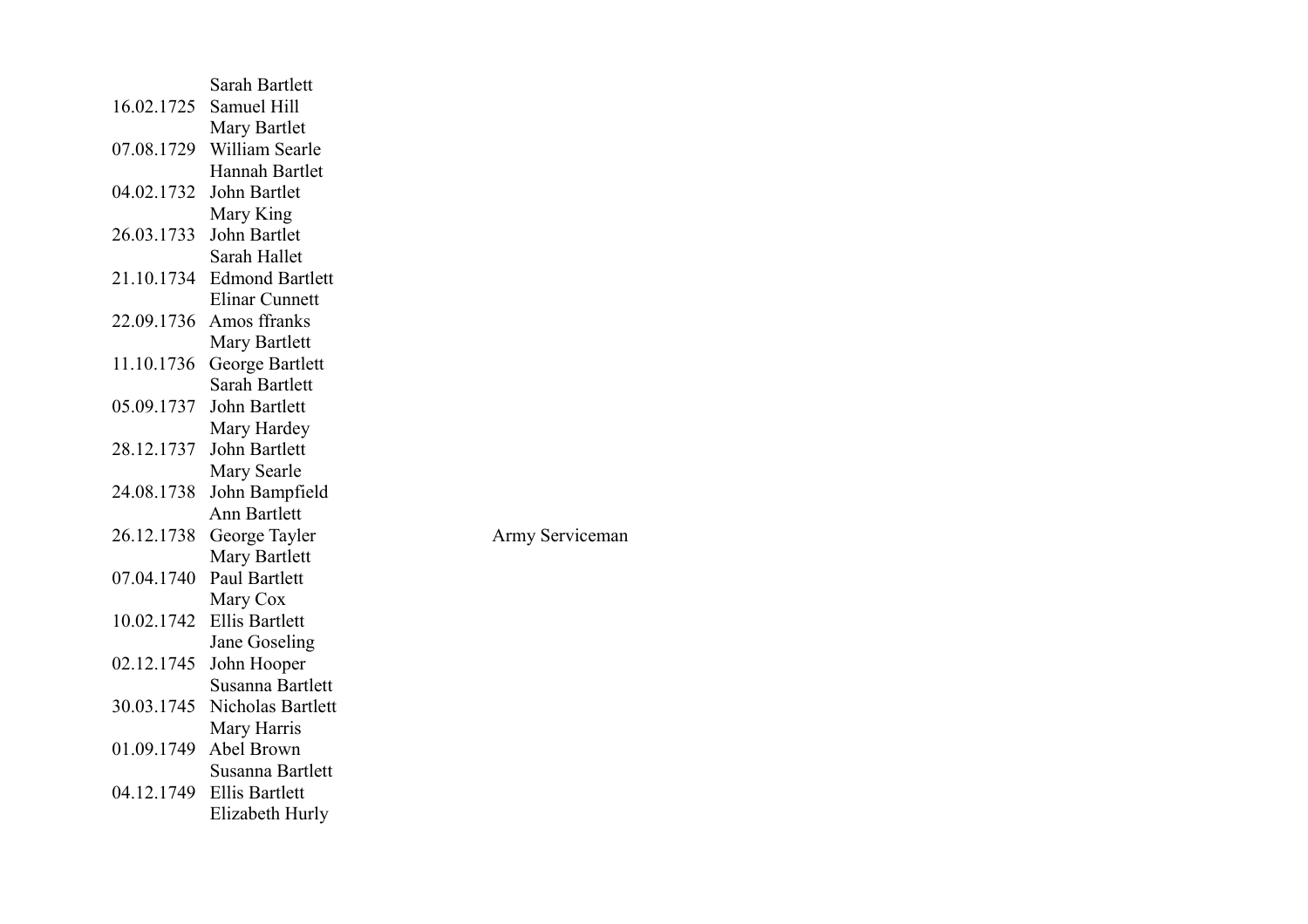|            | 18.01.1749 Robert Shimells  |            |        |
|------------|-----------------------------|------------|--------|
|            | Sarah Bartlett              |            |        |
| 29.06.1750 | <b>Mathew Bartlett</b>      |            |        |
|            | Elizabeth Palmer            |            |        |
| 16.01.1750 | <b>Mathew Deem Bartlett</b> | Widowed    |        |
|            | Grace Deem                  | Widowed    |        |
| 06.07.1752 | Simon Han                   |            |        |
|            | Mary Bartlett               |            |        |
| 29.09.1753 | Nathaniel Parrett           |            |        |
|            | <b>Sarah Bartlett</b>       |            |        |
|            |                             |            |        |
|            | 23.10.1753 William Bartlett |            |        |
|            | Anna Mariah Bucknell        |            |        |
|            | 26.02.1754 John French      |            |        |
|            | <b>Elizabeth Bartlett</b>   |            |        |
|            | 20.05.1755 Samuel Bartlett  |            |        |
|            | Susanna Hurley              |            |        |
| 26.01.1756 | <b>Edmund Payton</b>        |            |        |
|            | <b>Grace Bartlett</b>       | Widowed    |        |
| 07.02.1758 | John Tucker                 |            |        |
|            | Joan Bartlett               |            |        |
| 18.09.1759 | Joseph Hooke                | Widowed    | Yeoman |
|            | Sarah Bartlett              | Widowed    |        |
|            | 28.07.1760 William Flea     |            |        |
|            | Mary Bartlett               |            |        |
| 31.03.1761 | William Bartlet             |            |        |
|            | Sarah Bartlet               |            |        |
| 26.01.1762 | John Burch                  |            |        |
|            | <b>Elizabeth Bartlett</b>   |            |        |
| 23.01.1763 | William French              |            |        |
|            | Mary Bartlett               |            |        |
| 06.04.1774 | William Bartlett            | Husbandman |        |
|            | Anne Seaward                |            |        |
| 12.01.1780 | John Searle                 |            |        |
|            | Ann Bartlett                |            |        |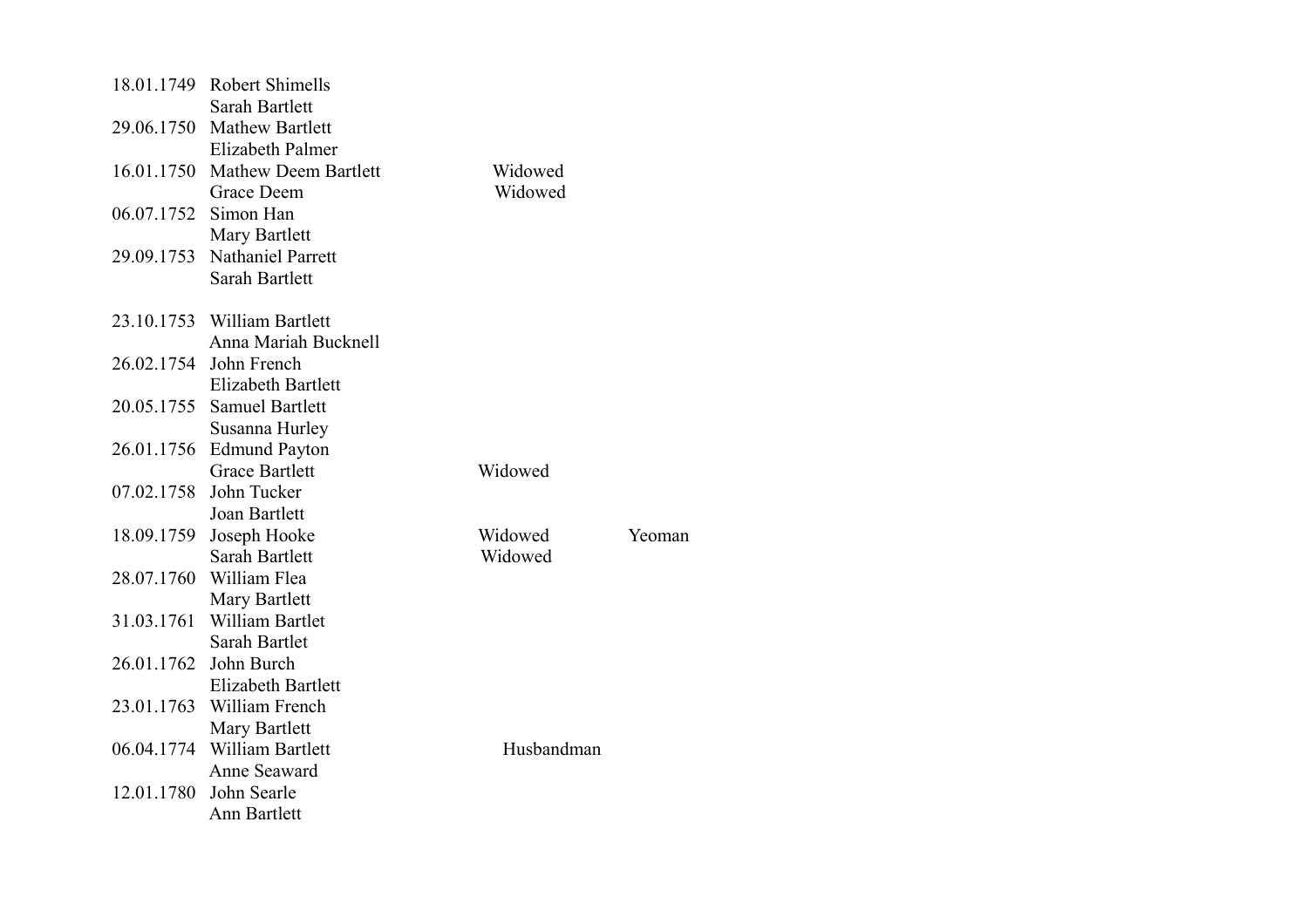|            | 23.04.1781 Thomas Newberry    |           | Axmouth           |
|------------|-------------------------------|-----------|-------------------|
|            | Patience Bartlett             |           |                   |
| 20.10.1781 | <b>Richard Dean</b>           | Widowed   |                   |
|            | Rhoda Bartlett                |           |                   |
|            | 08.03.1782 Philip Perry       | Sailor    |                   |
|            | Mary Bartlett                 |           |                   |
| 04.05.1783 | John Pile                     |           | Awliscombe        |
|            | <b>Melly Bartlett</b>         |           |                   |
|            | 30.05.1784 Daniel Woodgate    |           | Beer              |
|            | <b>Ann Bartlett</b>           |           |                   |
|            | 03.04.1786 Henry Bartlett     |           |                   |
|            | Nancy Ford                    |           |                   |
| 17.04.1786 | James Collier                 |           | Winsham, Somerset |
|            | Sarah Bartlett                |           |                   |
|            | 16.01.1787 Joseph Bartlett    | Carpenter |                   |
|            | Hannah Clark                  |           |                   |
| 24.12.1788 | Joel Bartlett                 |           |                   |
|            | Elizabeth Raphiel             |           |                   |
| 17.06.1789 | <b>Edward Hurley Bartlett</b> |           |                   |
|            | Susanna Chamberlain           |           |                   |
| 22.07.1789 | <b>Samuel Northcott</b>       |           |                   |
|            | Hannah Bartlett               |           |                   |
|            | 21.08.1789 Gilbert Bucknell   |           |                   |
|            | Phoebe Bartlett               |           |                   |
|            |                               |           |                   |
|            | 30.09.1789 William Newton     | Widowed   |                   |
|            | Jenny Bartlett                |           |                   |
| 21.05.1791 | <b>Samuel Bartlett</b>        |           |                   |
|            | <b>Margaret Northcott</b>     |           |                   |
| 03.07.1797 | James Podbury                 |           | Littleham         |
|            | Ann Godfrey Bartlett          |           |                   |
| 31.10.1800 | James Bartlett                |           |                   |
|            | Sarah Hardy                   |           |                   |
| 18.05.1802 | <b>Richard Grady</b>          |           |                   |
|            | Lydia Bartlett                |           |                   |
|            |                               |           |                   |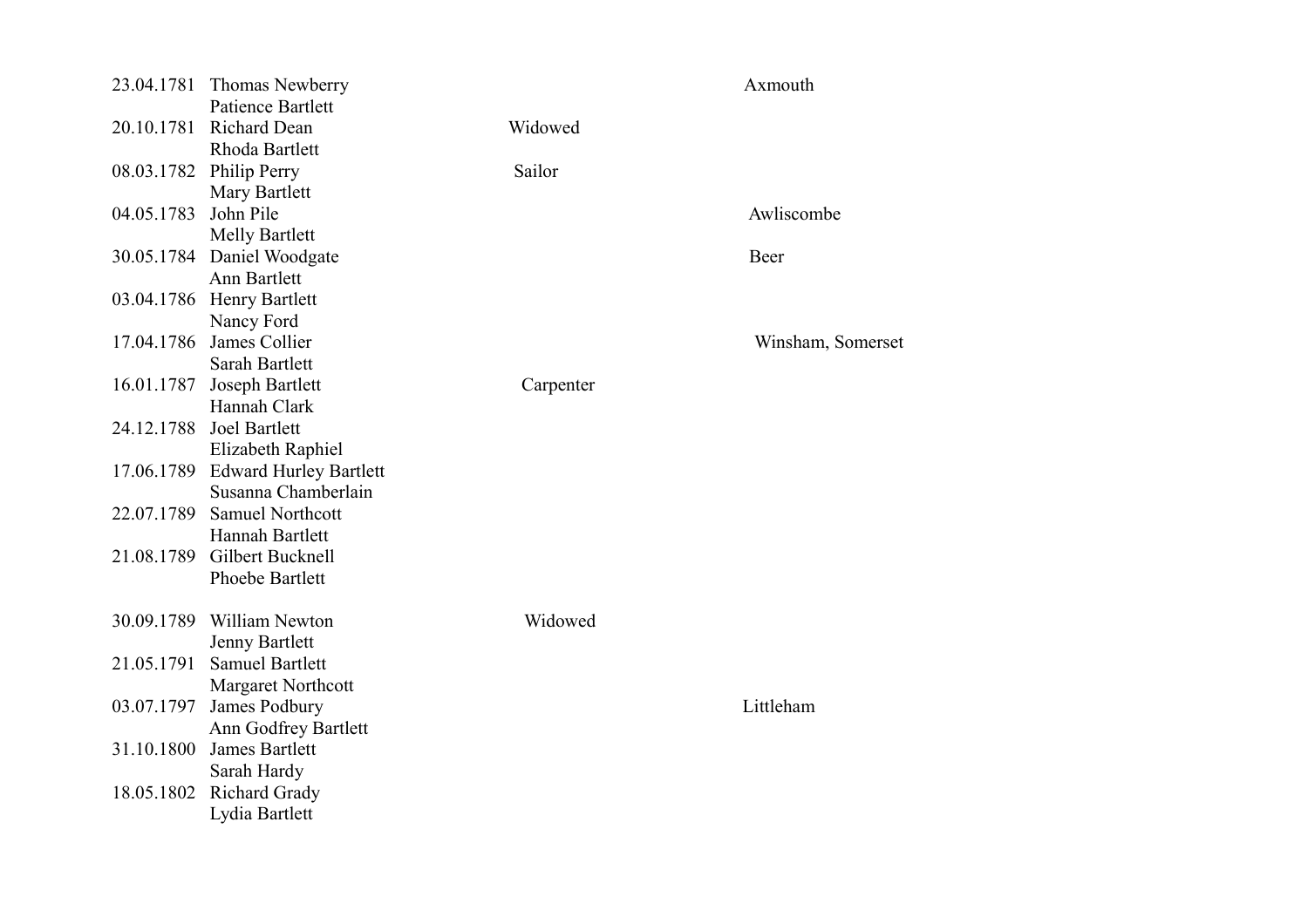| 08.02.1803 | <b>Samuel Bartlett</b>       |          |                                    |
|------------|------------------------------|----------|------------------------------------|
|            | <b>Susannah Collings</b>     |          |                                    |
| 25.02.1804 | <b>James Bartlett</b>        | Widowed  |                                    |
|            | Lydia Snell                  |          |                                    |
| 25.07.1808 | John Green                   |          | Honiton                            |
|            | Susanna Bartlett             |          |                                    |
|            | 31.12.1812 Hezekiah Barratt  |          | Colyton                            |
|            | Susannah Perryman            |          |                                    |
| 20.09.1813 | John Otton                   |          |                                    |
|            | Ann Bartlett                 |          |                                    |
|            | 22.03.1814 Willam Bartlett   |          | Litton Cheney, Dorset              |
|            | Susanna Hurley               |          |                                    |
|            | 17.05.1814 John Bartlett     |          |                                    |
|            | Mary Ann French              |          |                                    |
|            | 05.09.1815 Henry Perry       | Widowed  |                                    |
|            | Hannah Bartlett              | Widowed  |                                    |
|            | 28.10.1818 William Bartlett  |          |                                    |
|            | Ann Hardy                    |          |                                    |
|            | 15.03.1819 Elias Bartlett    |          |                                    |
|            | Mary French                  |          |                                    |
|            | 26.04.1820 Thomas Clarke     |          | Seaton                             |
|            | Susanna Bartlett             |          |                                    |
|            | 21.10.1822 John Bartlett     |          |                                    |
|            | Mary Dimond                  |          |                                    |
|            | 27.11.1823 William Bartlett  | Widowed  |                                    |
|            | Hannah Welsh                 |          |                                    |
|            | 17.12.1828 William Bartlett  |          |                                    |
|            | Phoebe Bucknell              |          |                                    |
|            | 23.02.1837 Philip Bartlett   |          |                                    |
|            | Caroline Abbott              |          |                                    |
|            | 22.10.1837 Emanuel Loveridge | Labourer | Vicarage<br>Robert Loveridge       |
|            | Anne Bartlett                |          | <b>Samuel Bartlett</b><br>Vicarage |
|            | 06.05.1838 John Bartlett     | Labourer | Baldash<br><b>Samuel Bartlett</b>  |
|            | Sarah Batten                 |          | Baldash<br><b>Matthew Batten</b>   |
|            | 06.11.1838 John Bartlett     | Labourer | Weston<br><b>Matthew Bartlett</b>  |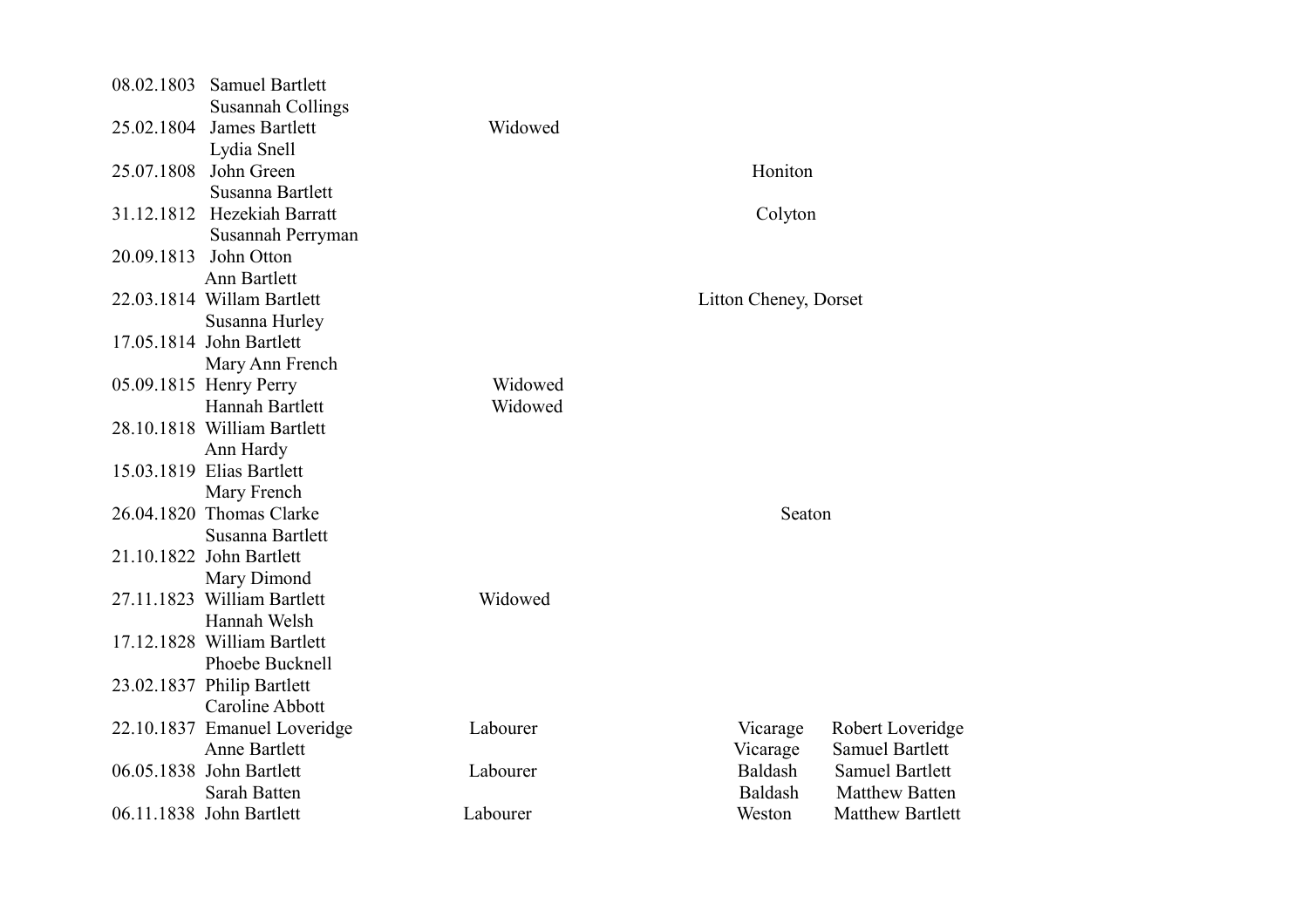|            | Mary Hayman                 |                   | Weston         | Francis Hayman                  |
|------------|-----------------------------|-------------------|----------------|---------------------------------|
|            | 01.01.1841 Richard Rowland  | Labourer          | Goosemoor      | James Rowland                   |
|            | Hannah Bartlett             | Widowed           | Vicarage       | William Welsh                   |
|            | 11.11.1841 John Bartlett    |                   | Church         | John Bartlett                   |
|            | Mary Ann Hill               |                   | Church         | William Hill                    |
|            | 03.05.1843 John Dowell      | Labourer          | Church         | James Dowell                    |
|            | Emma Bartlett               | Lacemaker         | Bank           | William Bartlett                |
| 17.07.1843 | John Charles William        |                   |                |                                 |
|            | Henry Edward Colins         | Teacher           |                | Seller's Wood John George Colli |
|            | <b>Eleanor Bartlett</b>     | Lacemaker         |                | Seller's Wood Christopher Bartl |
| 12.02.1846 | William Westcot Daniell     | Carpenter         |                | Samuel Daniel                   |
|            | Daniella Bartlett           | Lacemaker         | Bank           | William Bartle                  |
|            | 24.03.1846 Elijah Perry     | Labourer          |                | Seller's Wood Edward Perry      |
|            | Elizabeth Bartlett          | Lacemaker         | Goose moor     | William Bartle                  |
|            | 09.11.1846 Ellis Northcote  | Widowed<br>Mason  | Vicarage       | <b>Anthony Northco</b>          |
|            | Mary Bartlett               |                   | <b>Bridge</b>  | John Bartlett                   |
| 19.07.1849 | William Bartlett            | Labourer          | Goosemoor      | William Bartle                  |
|            | Ann Rowland                 | Lacemaker         | Goose moor     | Richard Rowla                   |
|            | 16.08.1849 William Tillman  | Labourer          | Dean           | Samuel Tillma                   |
|            | Mary Ann Bartlett           | Lacemaker         | Dean           | James Bartlett                  |
|            | 16.09.1851 Robert Northcote | Sailor            | Vicarage       | Ellis Northcote                 |
|            | Elizabeth Bartlett          | Lacemaker         | Little Seaside | Samuel Bartle                   |
|            | 10.11.1853 Henry Tucker     | Labourer          | Bickham        | James Tucker                    |
|            | Mary Ann Bartlett           | Lacemaker         | Baldash        | William Bartle                  |
| 08.12.1853 | William Bartlett            | Naval Serviceman  | Dean           | John Bartlett                   |
|            | Sarah Lucy Welsman          | Lacemaker         |                | Higher House Richard Welsma     |
|            | 11.03.1856 William Bartlett | Labourer          | Dean           | Thomas Bartle                   |
|            | Adelaide Selina Ward        | Lacemaker         | Berry Hill     | William Ward                    |
|            | 09.04.1857 Joel Bartlett    | Carpenter         | Bank           | William Bartle                  |
|            | Sarah Bartlett Northcote    | Widowed Lacemaker | Bank           | Richard Grad                    |
| 20.09.1859 | William Bartlett            | Widowed Labourer  | Goosemoor      | William Bartle                  |
|            | Eliza Collier               | Lacemaker         | <b>Bonners</b> | John Collier                    |
| 20.02.1861 | John Somers                 | Labourer          |                | Lower Watercombe Simon Somer    |
|            | Susan Bartlett              | Lacemaker         | Dean           | John Bartlett                   |

Weston Francis Hayman Goosemoor James Rowland Vicarage William Welsh 11.11.1841 John Bartlett Church John Bartlett Church William Hill Church James Dowell Bank William Bartlett Seller's Wood John George Collins Seller's Wood Christopher Bartlett Samuel Daniell Bank William Bartlett Seller's Wood Edward Perry Goose moor William Bartlett Vicarage Anthony Northcote Bridge John Bartlett 19.07.1849 William Bartlett Labourer Goosemoor William Bartlett Goose moor Richard Rowland Dean Samuel Tillman Dean James Bartlett Vicarage Ellis Northcote Little Seaside Samuel Bartlett 10.11.19 Bickham James Tucker Baldash William Bartlett Higher House Richard Welsman

Dean Thomas Bartlett Berry Hill William Ward Bank William Bartlett Bank Richard Grady Goosemoor William Bartlett Lower Watercombe Simon Somers